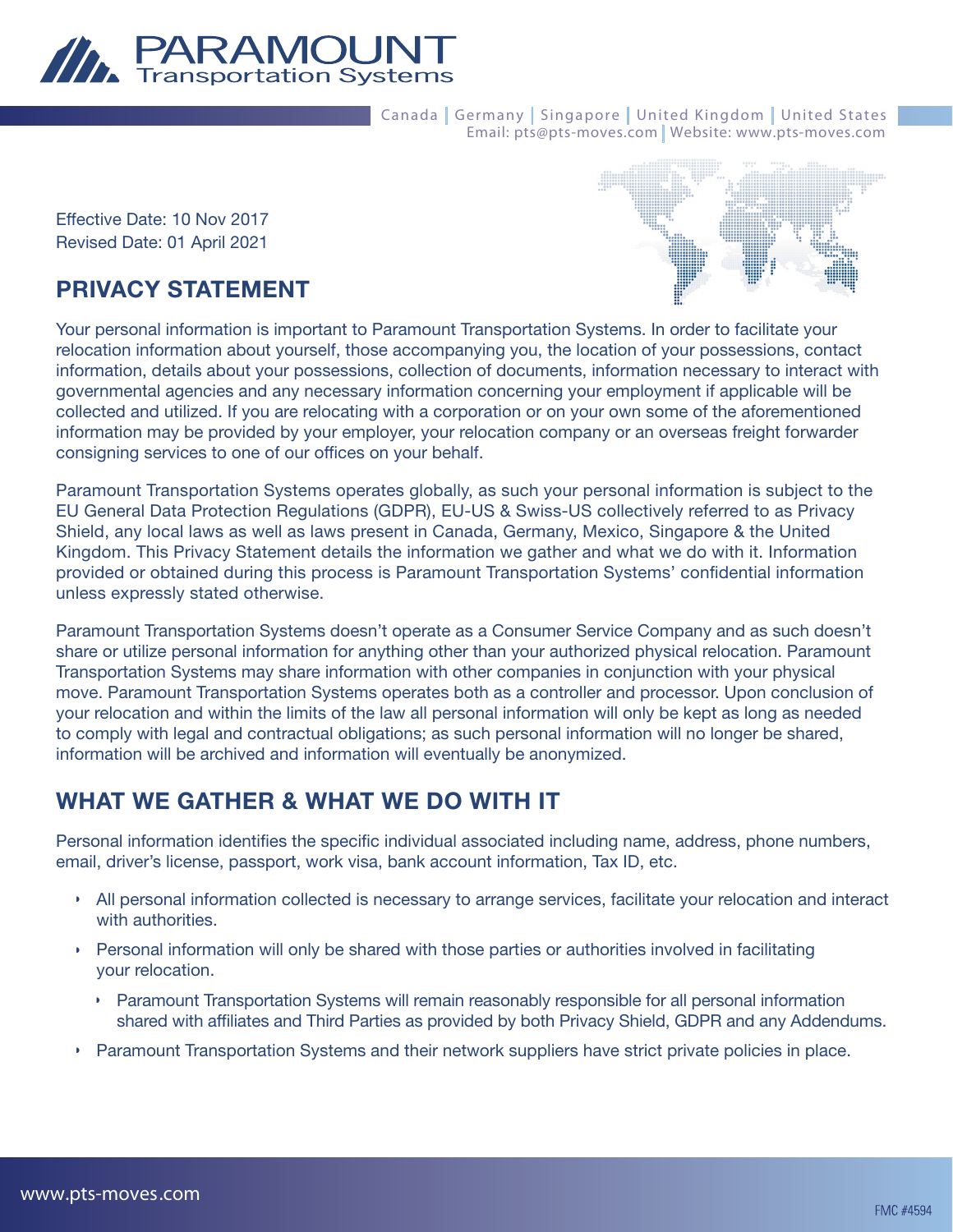- ◗ Paramount Transportation Systems does not share or sell any information with/to marketers.
- ◗ Paramount Transportation Systems does not utilize personal information to profile.
- ◗ Paramount Transportation Systems acts as both a controller and processor of the information at the direction of the client and or client and account.
- ◗ Any individual who seeks to access, correct, amend or delete inaccurate information should direct their request to Paramount Transportation Systems. Paramount Transportation Systems will review the inquiry or discuss the inquiry with the controller and reply within a reasonable period.
- ◗ Paramount Transportation Systems reserves the right to disclose any information necessary to identify, contact or bring legal action against anyone who may be intentionally or unintentionally violating, causing harm/interference/injury to Paramount Transportation Systems property, rights, other Paramount Transportation Systems' Customers, Governmental Agencies, etc.
- ◗ Paramount Transportation Systems may access and or disclose personal information in good faith as the law permits, as required by law to comply with a subpoena or for administrative purposes.

#### Data Retention

Personal information will be retained as long as your record is active and thereafter consistent with data retention policies. If you elect to cancel services or request we no longer use your information Paramount Transportation Systems will cease to share your information, archive and anonymize as legally and contractually allowable.

#### Suppliers & Third Parties

Paramount Transportation Systems reserves the right to share personal information with clients, affiliates and any third party service providers as permitted by law in order to facilitate and deliver services on your behalf.

Paramount Transportation Systems may disclose personal information in the event of a merger, acquisition or sale of all or a portion of its assets; in the event of such a change notice will be posted on the website as well as any choices you may have.

The Paramount Transportation Systems supply chain is an important piece of how services are delivered. Paramount Transportation Systems will take reasonable steps to ensure all suppliers are obligated to protect personal information.

#### Transfer of Information and Location of Servers

The website and operational platform are hosted and located within the United States. Any personal information will be transferred to the United States. Any information provided on your behalf or personal information you provide equates to consent to its transfer, storage, processing and use in accordance with this Privacy Compliance and US law.

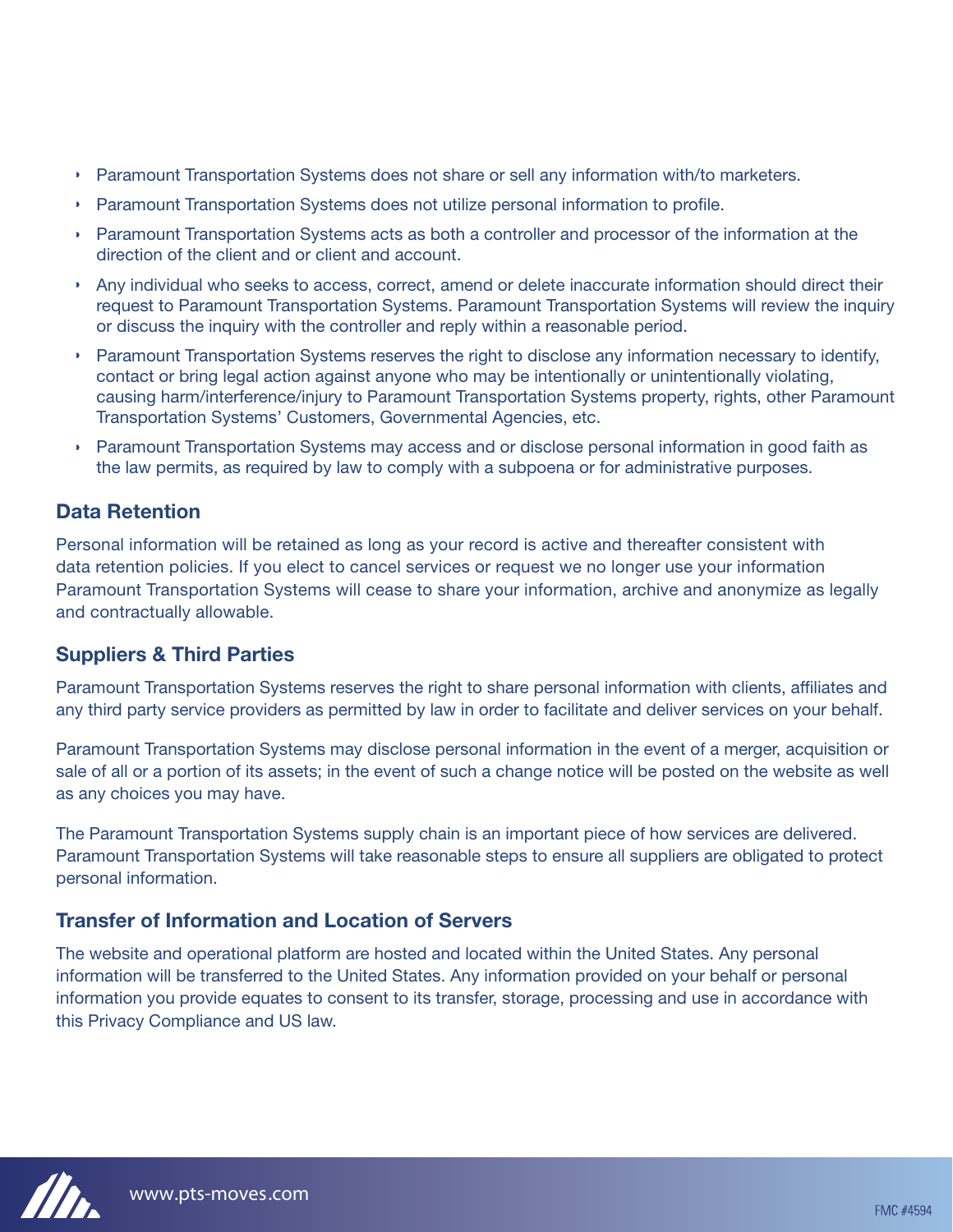#### **Compliance**

Paramount Transportation Systems is compliant and certified with the EU-US and Swiss-US Privacy Shield Frameworks and GDPR requirements regarding the collection, use and retention of personal information. To learn more about Privacy Shield visit www.privacyshield.gov.

Paramount Transportation Systems will offer EU and Swiss individuals whose personal information has been transferred to us the opportunity to choose whether the personal information it has received is to be used for a purpose other than the purpose for which it was originally collected or subsequently authorized by the individual. An individual may opt-out of such uses of their personal information by contacting us at privacy@pts-moves.com.

In compliance with the Privacy Shield Frameworks, Paramount Transportation Systems commits to resolve complaints about your privacy and our collection or use of your personal information. If you should have a complaint or inquiry please contact Paramount Transportation Systems:

#### Paramount Transportation Systems Data Protection Officer

1350 Grand Avenue San Marcos, California 92078 USA Tel: +1 760.510.7986 Email: privacy@pts-moves.com

Paramount Transportation Systems commits to refer unresolved privacy complaints to the EU Data Protection Authorities (DPA's). If you don't receive timely acknowledgment of your complaint or if the situation is not satisfactorily addressed please visit DPA's website at: http://ec.europa.eu/justice/article-29/structure/data-\ protection-authorities/index en.htm or if the issue is Swiss related to the Swiss Federal Data Protection and Information Commissioner (FDPIC) at: https://www.edoeb.admin.ch/edoeb/en/home/the-fdpic/links/dataprotection---switzerland.html If your complaint is still not resolved through these channels under limited circumstances a binding arbitration option may be available before a Privacy Shield Panel.

In the event of a privacy complaint within the United States, Paramount Transportation Systems is subject to investigatory and enforcement powers of the U.S. Federal Trade Commission. If you don't receive timely acknowledgment or you are dissatisfied with your response from Paramount Transportation Systems, please visit the FTC website at https://www.ftc.gov.

## **Security**

Your personal information is important. Paramount Transportation Systems maintains reasonable physical, electronic and procedural safeguards designed to protect all data. Paramount Transportation Systems regularly reviews receipt, delivery, use, security standards, and procedures for handling all information both internally and externally to protect against unauthorized disclosure, use or access to personal information. Paramount Transportation Systems limits contact to those employees, agents and suppliers based on the services and functions each entity is providing.

If you should have a question or concern please use the contact information under Compliance above.

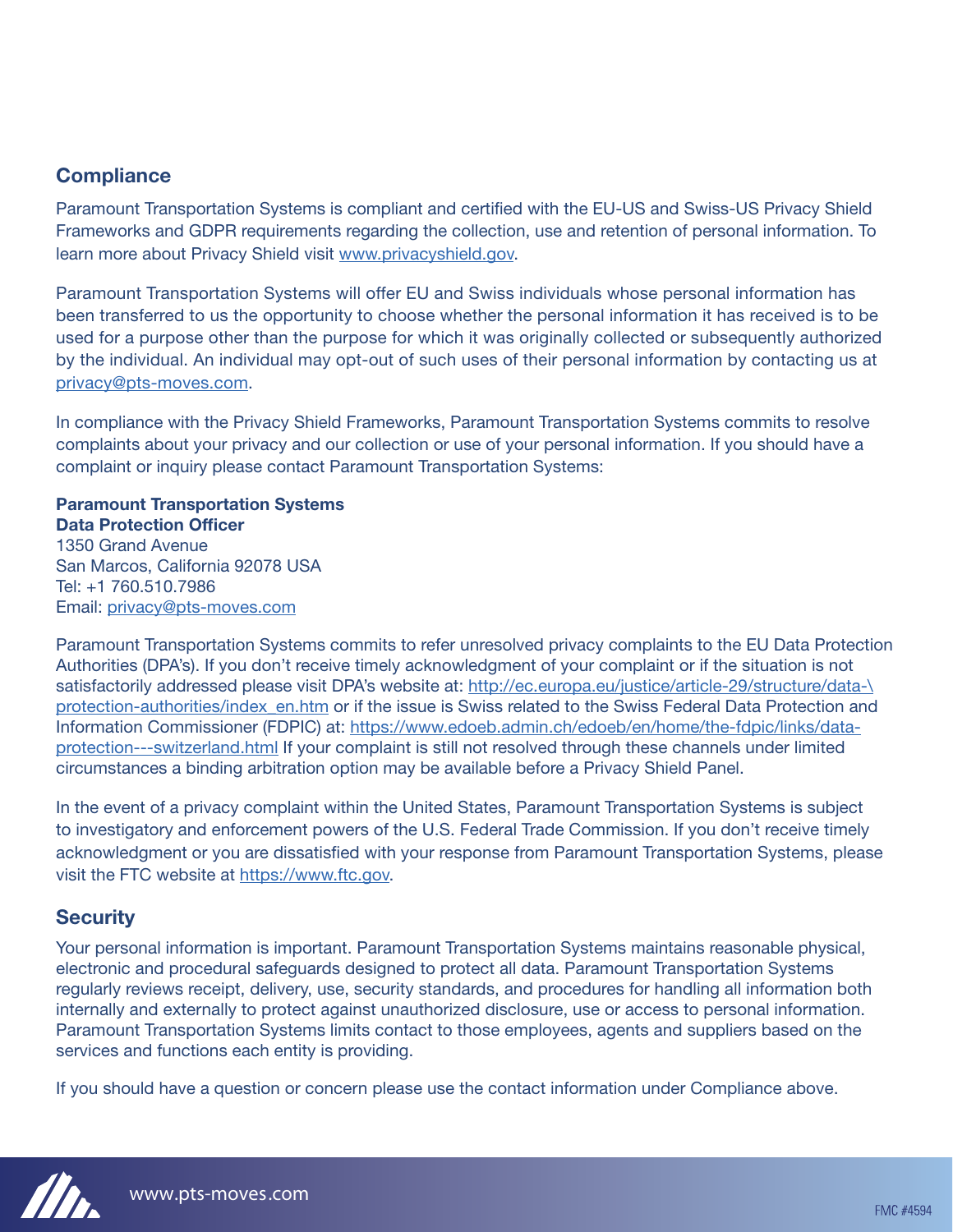#### Changes to the Privacy Statement

Paramount Transportation Systems reserves the right to amend the Privacy Statement at any time and at its sole discretion. Any changes to the Privacy Statement will be made available on the website prior to becoming effective.

#### Your Rights

You have the right to:

- ◗ Verify if Paramount Transportation Systems or a third party is processing your information
- ◗ Confirm what specific information Paramount Transportation Systems may have
- ◗ Erase or Anonymize your information within the constraints of any legal or contractual limitations
- ◗ Restrict processing for later evidence or use
- ◗ Object to having your information used for marketing (Paramount Transportation Systems doesn't utilize or share your information)

In the event of an issue please use the contact information under the Compliance above.

# OUR WEBSITE

#### Data Collection Technology

Paramount Transportation Systems employs limited use automatic data collection technology on all websites or services. The tracking technology includes cookies (see below) to collect information such as your IP address, Internet service provider, browser type, operating system and language, referring and exit page URLs, date and time, amount of time spent on particular pages, what sections of the websites you visit, number of links you click while on the websites and other data. Please be advised that if you opt out of any service, you may not be able to use the full functionality of the website or service. Other than rate requests explicitly submitted on Paramount Transportation Systems forms. Paramount Transportation Systems does not gather personal information of any kind.

#### Visiting other Internet Sites and Social Media

Paramount Transportation Systems is not responsible or liable for third-party sites accessed through a Paramount Transportation Systems website. Other Internet sites including those which may be linked to/ from the Paramount Transportation Systems website may have their own privacy policies or no policy at all. The inclusion of any link, including social media links, does not necessarily imply we endorse the third party company, its Internet site or any services it may promote.